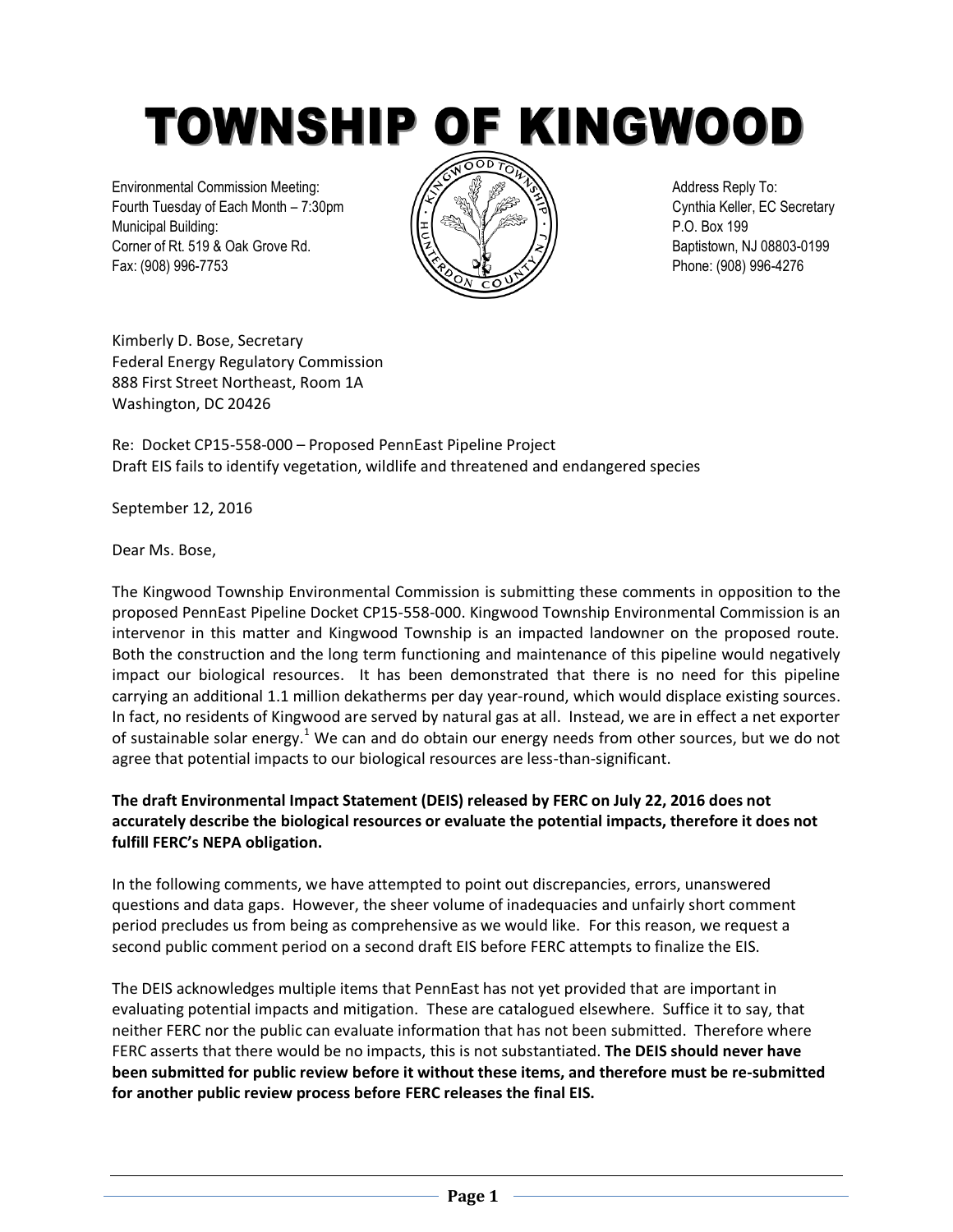### **DEIS Section 4.5.1 Vegetation, page 4-74:**

**Comment:** Survey method plans or qualifications of PennEast's biologists were requested for review, but never provided.

### **DEIS Section 4.5.1.1 Existing Vegetation Resources, Vegetative Communities of Special Concern page 4-74 to 4-75:**

**Comment:** The hemlock forest ravine habitat of Nishisakawick Creek is one special community that is not mentioned in the DEIS.

### **DEIS Section 4.5.1.2 General Impacts and Mitigation, page 4-77**

**Comment:** "Allowed to revegetate" is not a valid mitigation technique. Deer herbivory and invasive species would result in ecologically poor habitats for the foreseeable future. **Therefore, no reasonable scientist could conclude that impacts are "short-term".** How long would it take to restore the ecological diversity, values and carbon sequestration of the impacted vegetation? Wood chip piles can be damaging to the soils and prevents revegetation. Increase in edge habitat does decrease the quality of forest habitat. Forest impacts can be avoided with the no-action alternative.

### **DEIS Section 4.5.2.1 Existing Wildlife Resources, Unique or Exemplary Wildlife Habitats, pages 4-84 to 4-86.**

**Comment:** Kingwood Township has a number of recently preserved properties, and we have not yet had time to fully inventory and evaluate the biological resources. We know that our preserved lands, such as Horseshoe Bend Park East and Muddy Run Preserve encompass very good habitats, because that's why they were preserved. Horseshoe Bend Park East contains excellent forested habitat areas (away from the ROW). We know that Copper Creek, Little Nishisakawick, and the Lockatong are home to threatened long-tailed salamanders. We know that Muddy Run Preserve contains numerous vernal pools and that some of our parks contain S1 Missouri gooseberry plants. The rare gray comma butterfly, which relies on this host plant, has been encountered in Muddy Run and in Horseshoe Bend Park. We know that some of our publicly and privately owned lands provide nesting habitats for special bird species. While we don't yet have enough information to determine if these are "unique or exemplary wildlife habitats," neither does PennEast have documentation in the negative.

**DEIS Section 4.5.2.2 General Impacts and Mitigation, pages 4-86 to 4-87: "***Direct impacts on wildlife during construction could include the displacement of wildlife from the Project area, as well as direct mortality of some individuals.*"

**Comment:** This statement only touches on the potential impacts (inadequately, since PennEast has not even completed inventories or submitted various reports and plans) to wildlife and does not address the issue of permanent impacts due damage or loss of the ecological functions of habitats. Indirect impacts on wildlife populations would result through habitat alteration for the temporary and permanent ROW. Long-term habitat impacts would result from permanent changes in vegetation structure, including forests converted to cleared ROW, increasing edge habitat favored by deer and creating pathways for invasive species

**DEIS Section 4.5.2.2 General Impacts and Mitigation, page 4-87: "***Forest fragmentation caused by the new right-of-way can have negative effects on forest dwelling species (e.g., causing*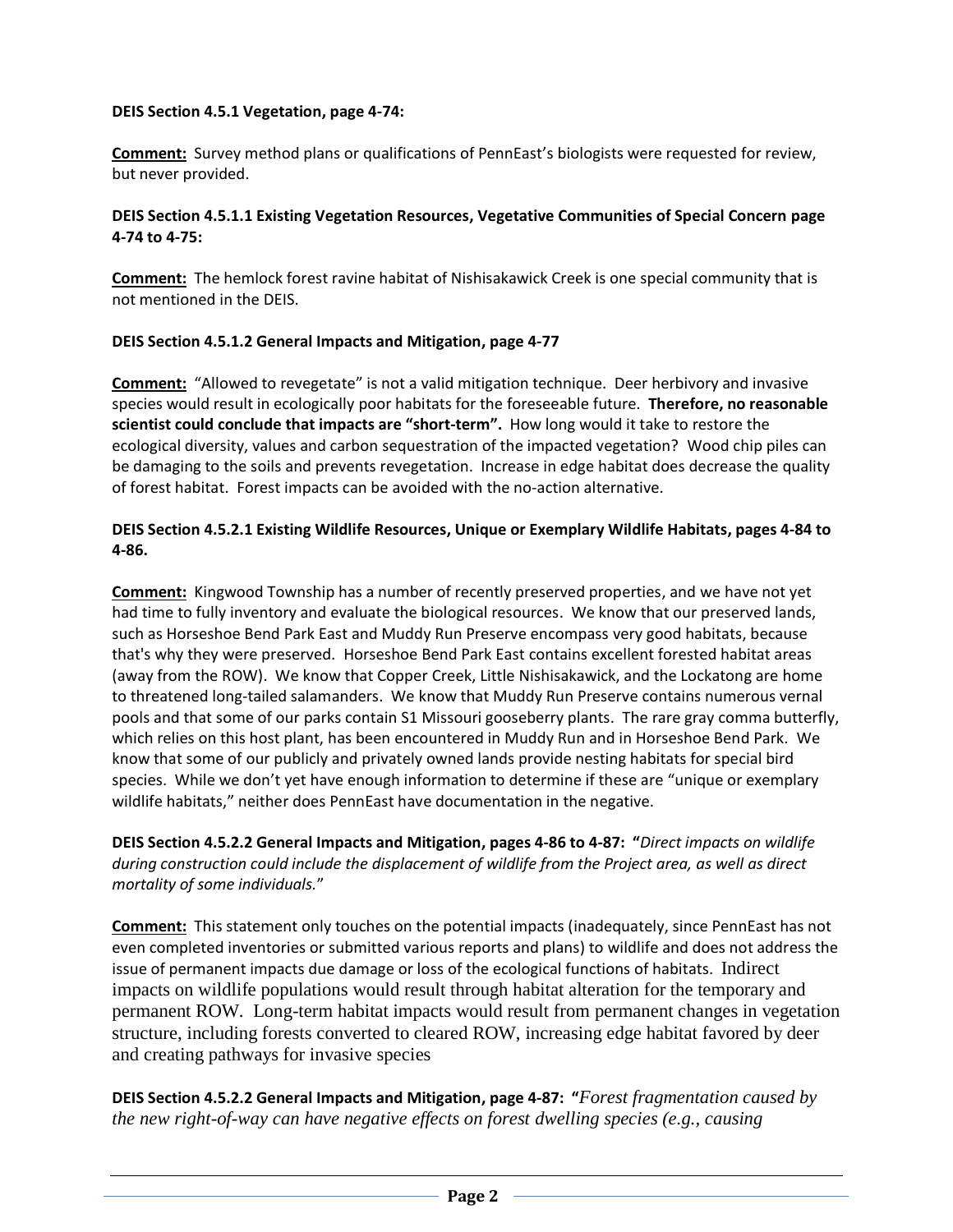*individuals to crowd into remaining patches of habitat) while it can have beneficial affects to species that thrive in edge habitats…. In extreme situations, the habitat openings can inhibit movement by certain wildlife species across the right-of-way (e.g., interior forest dependent species may not travel though the open habitat that would be found on the right-of-way)*."

**Comment:** Forest fragmentation negatively impacts species that require large intact forest habitats, which is already too scarce and becoming scarcer due to the cumulative impacts of multiple pipeline projects. Furthermore, it is unclear what is meant by the statement that "in extreme situations" wildlife might hesitate to cross the pipeline ROW. Does the ROW create this extreme condition, and if so, for which species? **The cumulative impacts of multiple pipeline projects on** f**orest fragmentation and increased edge habitats lead to increased deer populations, and the economic and ecological impacts of deer are well documented and should be included in the evaluation of cumulative impacts of this proposed project.**

**DEIS Section 4.5.2.2 General Impacts and Mitigation, page 4-90: "***Where disturbance is necessary…."*

**Comment:** No disturbance is necessary with the no-action alternative.

**DEIS Section 4.5.2.2 General Impacts and Mitigation, page 4-90 to 4-91: "***Minimize land and vegetation disturbance during Project design and construction*."

**Comment:** There is no factual evidence presented to support the statement that the project was designed with proactive standards for minimization of land and vegetation disturbance. Collocation is meaningless, since it simply widens the impacted ROW corridors. Since construction plans are not available, it is impossible to evaluate the veracity of the claim that construction would minimize land and vegetation disturbance.

**DEIS Section 4.5.2.2 General Impacts and Mitigation, page a4-91: "***Avoid permanent habitat alterations in areas where birds are highly concentrated*."

**Comment:** There is no factual evidence presented to support the statement that the project was designed with proactive standards for to minimize impacts to bird habitats. Since construction plans are not available, it is impossible to evaluate the veracity of the claim that construction would impacts to bird habitats.

**DEIS Section 4.5.2.2 General Impacts and Mitigation, page 4-91:** *Conserve area-sensitive species, avoid fragmenting large, contiguous tracts of wildlife habitat, especially if habitat cannot be fully restored after construction*."

**Comment:** There is no factual evidence presented to support the statement that the project was designed with proactive standards for to conserve area-sensitive species, and to avoid fragmenting large, contiguous tracts of wildlife habitat. Since construction plans are not available, it is impossible to evaluate the veracity of the claim that construction would conserve area-sensitive species, and to avoid fragmenting large, contiguous tracts of wildlife habitat.

**DEIS Section 4.5.2.2 General Impacts and Mitigation, page 4-91: "***Develop a habitat restoration plan…*"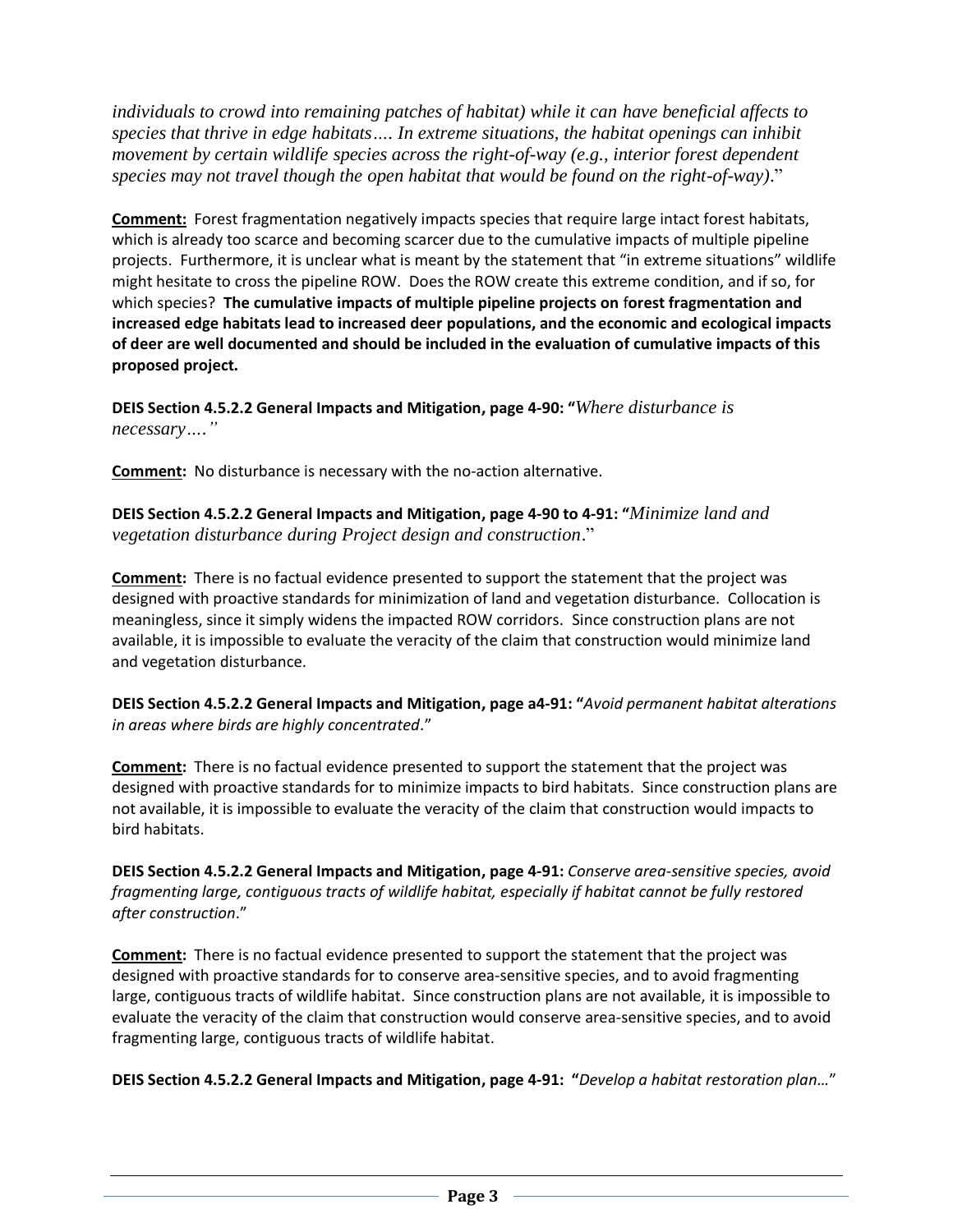**Comment:** Since a habitat restoration plan is not available, it is impossible to evaluate it.

**DEIS Section 4.5.2.2 General Impacts and Mitigation, page 4-91:** *"Based on the measures described above, as well as the ongoing consultation with the FWS (see our recommendation above for PennEast to work with the FWS to develop a Migratory Bird Conservation Plan) we believe that the Project would be in compliance with the MBTA and the BGEPA."*

**Comment:** We found that the multiple "route variations" were based on inconsistent standards (e.g. more wetlands impacted here, less there; more forests here, less there), and that none of these were based on objective evaluations of habitat quality. There is no factual evidence presented to support the statement that the project was designed with proactive standards for resource protection. Since most of this information is either missing, incomplete or not backed up with facts and research, no broad conclusion can be made about the project's compliance with the MBTA and the BGEPA.

**DEIS Section 4.6.2 State-listed Species and State Species of Concern, 4.6.2.11 Long-Tailed Salamander, page 4-112: "***Long-tailed salamanders were identified by the NJDEP-NHP as potentially occurring within the Project area in Northampton and Mercer counties, New Jersey. Field surveys conducted by PennEast discovered one wetland with a spring seep that could support this species. The NJDEP has recommended that wetland areas that could support this species be crossed via and HDD methods in order to avoid impacts on this species and its habitat. Because suitable habitats for this species likely occurs in the Project area and the Project's construction and operation could impact this species, we recommend that PennEast continue to work with the applicable wildlife agencies to determine where HDD methods are appropriate for avoiding impacts on this species as well as to any develop an additional appropriate mitigation measures that may be necessary (see section 4.6.2.25)*."

Long-tailed salamanders have been documented in Nishisakawick, Little Nishisakawick, Copper, Lockatong and Wickecheoke Creeks. All except Copper Creek are C1 streams. In Kingwood, they inhabit cold clean streams with rocky streambanks.<sup>2</sup> It is quite inexplicable why PennEast, after receiving this information from the New Jersey Natural Heritage Program, would neither look in Hunterdon County or in the correct habitat where the long-tailed salamanders would be found. Although it is stated that NJDEP plans to require HDD in streams supporting this threatened species, so far, PennEast only plans for HDD to cross the Lockatong. Is it even technically feasible to cross the extremely steep stream corridors of the other streams? Is it technically feasible to do so without causing even worse environmental impacts?

# **DEIS Section 4.6.2.24 State Listed Plant Species, page 4-117:**

It is quite inexplicable why PennEast would look only for three special plant species, when there are literally hundreds that could occur in Hunterdon and Mercer Counties. One might reasonable conclude, based on the scant paragraph the DEIS devotes to the topic, that they didn't try very hard to inventory special plants or to evaluate any mitigation or avoidance measure to protect them. The mitigation measures mentioned may have been implemented elsewhere, but it has not been documented that any of these techniques was successful.

# **NEPA requires inventory of all potentially impacted resources, therefore the DEIS has not met the requirements of NEPA.**

**The information contained within the draft EIS does not support the conclusion that the impacts of the proposed PennEast pipeline project on biological resources would be negligible.**